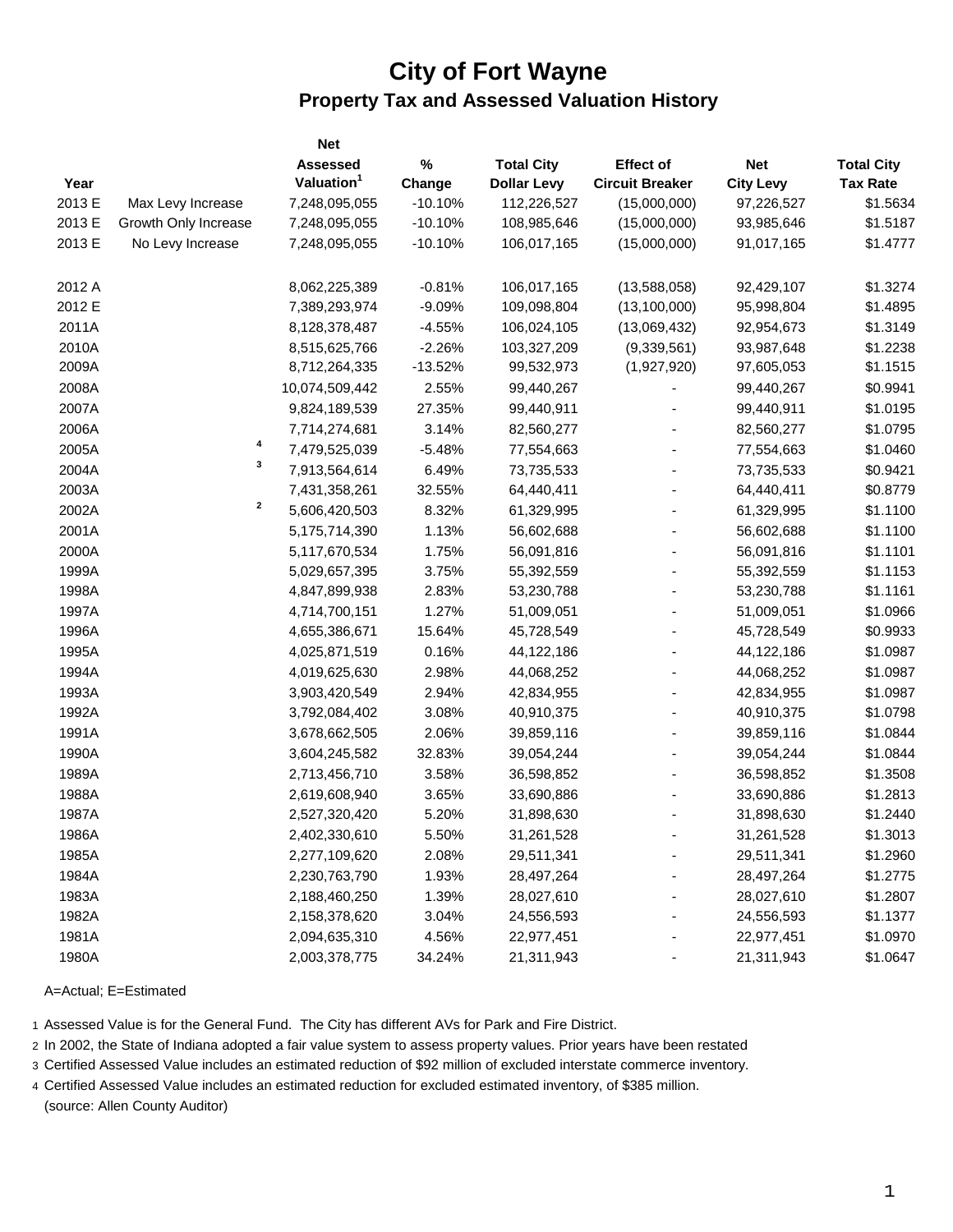## **2013 BUDGET Expense Comparison**

|                                                 | 2011<br><b>Actual</b> | 2012 Actual<br>thru<br>6/30/12 | 2012 Revised<br><b>Budget</b> | 2013<br><b>Submitted</b> | \$ Change<br>2012 Revised<br>to 2013 | % Change<br>2012 Revised<br>to 2013 |
|-------------------------------------------------|-----------------------|--------------------------------|-------------------------------|--------------------------|--------------------------------------|-------------------------------------|
| Mayor                                           | 1,990,126             | 1,021,072                      | 2,062,672                     | 2,253,853                | 191,181                              | 9.27%                               |
| Finance & Administration                        | 9,288,678             | 4,441,065                      | 9,649,537                     | 8,580,221                | (1,069,316)                          | $-11.08%$                           |
| <b>City Clerk</b>                               | 952,268               | 243,303                        | 537,861                       | 535,456                  | (2,405)                              | $-0.45%$                            |
| City Council                                    |                       | 228,445                        | 467,357                       | 480,404                  | 13,047                               | 2.79%                               |
| Metro                                           | 645,235               | 291,996                        | 661,123                       | 649,856                  | (11, 267)                            | $-1.70%$                            |
| <b>Public Works</b>                             | 6,196,366             | 3,316,087                      | 9,668,024                     | 6,395,223                | (3,272,801)                          | $-33.85%$                           |
| Weights & Measures                              | 219,234               | 112,606                        | 223,250                       | 251,509                  | 28,259                               | 12.66%                              |
| CD                                              | 4,453,441             | 2,002,560                      | 4,337,250                     | 4,287,854                | (49, 396)                            | $-1.14%$                            |
| Law                                             | 491,839               | 237,880                        | 521,389                       | 527,711                  | 6,322                                | 1.21%                               |
| <b>Internal Audit</b>                           | 261,369               | 132,334                        | 265,841                       | 272,971                  | 7,130                                | 2.68%                               |
| Police Merit                                    | 14,151                | 1,250                          | 5,000                         | 22,700                   | 17,700                               | 354.00%                             |
| Police                                          | 53,083,779            | 29,280,795                     | 53,080,690                    | 55,404,318               | 2,323,628                            | 4.38%                               |
| Animal Control                                  | 2,560,514             | 1,311,148                      | 2,618,743                     | 2,654,957                | 36,214                               | 1.38%                               |
| Communications                                  | 4,152,679             |                                | 3,195,130                     | 3,650,000                | 454,870                              | 14.24%                              |
| <b>Total General Fund</b>                       | 84,309,680            | 42,620,543                     | 87,293,866                    | 85,967,033               | (1,326,833)                          | $-1.52%$                            |
| Fire                                            | 38,358,038            | 19,588,477                     | 38,551,127                    | 39,852,650               | 1,301,523                            | 3.38%                               |
| Parks & Recreation                              | 12,969,940            | 6,361,887                      | 13,899,081                    | 12,956,492               | (942, 589)                           | $-6.78%$                            |
| Redevelopment - General                         | 537,749               | 305,009                        | 588,727                       | 596,893                  | 8,166                                | 1.39%                               |
| Sanitary Officer's Pension                      | 439,270               | 243,242                        | 462,882                       | 471,568                  | 8,686                                | 1.88%                               |
| Domestic Violence                               | 6,515                 |                                | 5,288                         | 7,300                    | 2,012                                | 38.05%                              |
| <b>TOTAL PROPERTY TAX</b>                       | 136,621,193           | 69,119,157                     | 140,800,971                   | 139,851,936              | (949, 035)                           | $-0.67%$                            |
|                                                 |                       |                                |                               |                          |                                      |                                     |
| Fire Pension                                    | 7,340,790             | 3,686,679                      | 7,807,978                     | 7,259,978                | (548,000)                            | $-7.02%$                            |
| <b>Police Pension</b>                           | 7,977,846             | 4,461,421                      | 9,082,632                     | 8,373,889                | (708, 743)                           | $-7.80%$                            |
| <b>TOTAL STATE FUNDED PENSIONS</b>              | 15,318,637            | 8,148,100                      | 16,890,610                    | 15,633,867               | (1, 256, 743)                        | $-7.44%$                            |
| Street Project Management-MVH                   | 971,603               | 492,221                        | 1,005,848                     | 1,044,073                | 38,225                               | 3.80%                               |
| <b>Street Department-MVH</b>                    | 12,888,669            | 6,353,939                      | 11,866,786                    | 12,066,897               | 200,111                              | 1.69%                               |
| TOTAL MOTOR VEHICLE HIGHWAY (MVH)               | 13,860,272            | 6,846,159                      | 12,872,634                    | 13,110,970               | 238,336                              | 1.85%                               |
| Traffic Engineering-LR&S                        | 2,623,292             | 1,594,311                      | 3,347,760                     | 3,222,376                | (125, 384)                           | $-3.75%$                            |
| <b>TOTAL LOCAL ROAD &amp; STREET (LR&amp;S)</b> | 2,623,292             | 1,594,311                      | 3,347,760                     | 3,222,376                | (125, 384)                           | $-3.75%$                            |
| <b>Cumulative Capital</b>                       | 737,256               | 257,032                        | 781,531                       | 650,000                  | (131, 531)                           | $-16.83%$                           |
| <b>TOTAL CUMULATIVE CAPITAL</b>                 | 737,256               | 257,032                        | 781,531                       | 650,000                  | (131, 531)                           | $-16.83%$                           |
| Parking Administration                          | 549,913               | 297,503                        | 560,111                       | 607,701                  | 47,590                               | 8.50%                               |
| Law Enforcement Training                        | 171,335               | 33,285                         | 206,800                       | 184,800                  | (22,000)                             | $-10.64%$                           |
| Cable TV                                        | 1,103,076             | 549,990                        | 1,155,000                     | 1,114,000                |                                      | $-3.55%$                            |
| <b>TOTAL FEE SUPPORTED BUDGETS</b>              | 1,824,324             | 880,779                        | 1,921,911                     | 1,906,501                | (41,000)<br>(15, 410)                | $-0.80%$                            |
| <b>TOTAL 2013 DEPARTMENTAL BUDGETS</b>          |                       | 86,845,539                     |                               | 174,375,650              |                                      |                                     |
|                                                 | 170,984,974           |                                | 176,615,418                   |                          | (2, 239, 768)                        | $-1.27%$                            |
| <b>Benefits</b>                                 | 237,894               | 100,337                        | 250,086                       | 252,687                  | 2,601                                | 1.04%                               |
| Self Insurance                                  | 1,925,693             | 1,414,164                      | 1,589,430                     | 1,591,604                | 2,174                                | 0.14%                               |
| <b>TOTAL SELF INSURANCE FUNDS</b>               | 2,163,587             | 1,514,501                      | 1,839,516                     | 1,844,291                | 4,775                                | 0.26%                               |
|                                                 |                       |                                |                               |                          |                                      |                                     |
| Fleet-Office                                    | 519,749               | 256,099                        | 472,257                       | 464,209                  | (8,048)                              | $-1.70%$                            |
| Fleet-Cost of Sales                             | 3,253,071             | 1,494,751                      | 3,224,274                     | 3,131,835                | (92, 439)                            | $-2.87%$                            |
| Fleet-Contract                                  | 3,762,555             | 1,535,459                      | 3,658,039                     | 3,772,180                | 114,141                              | 3.12%                               |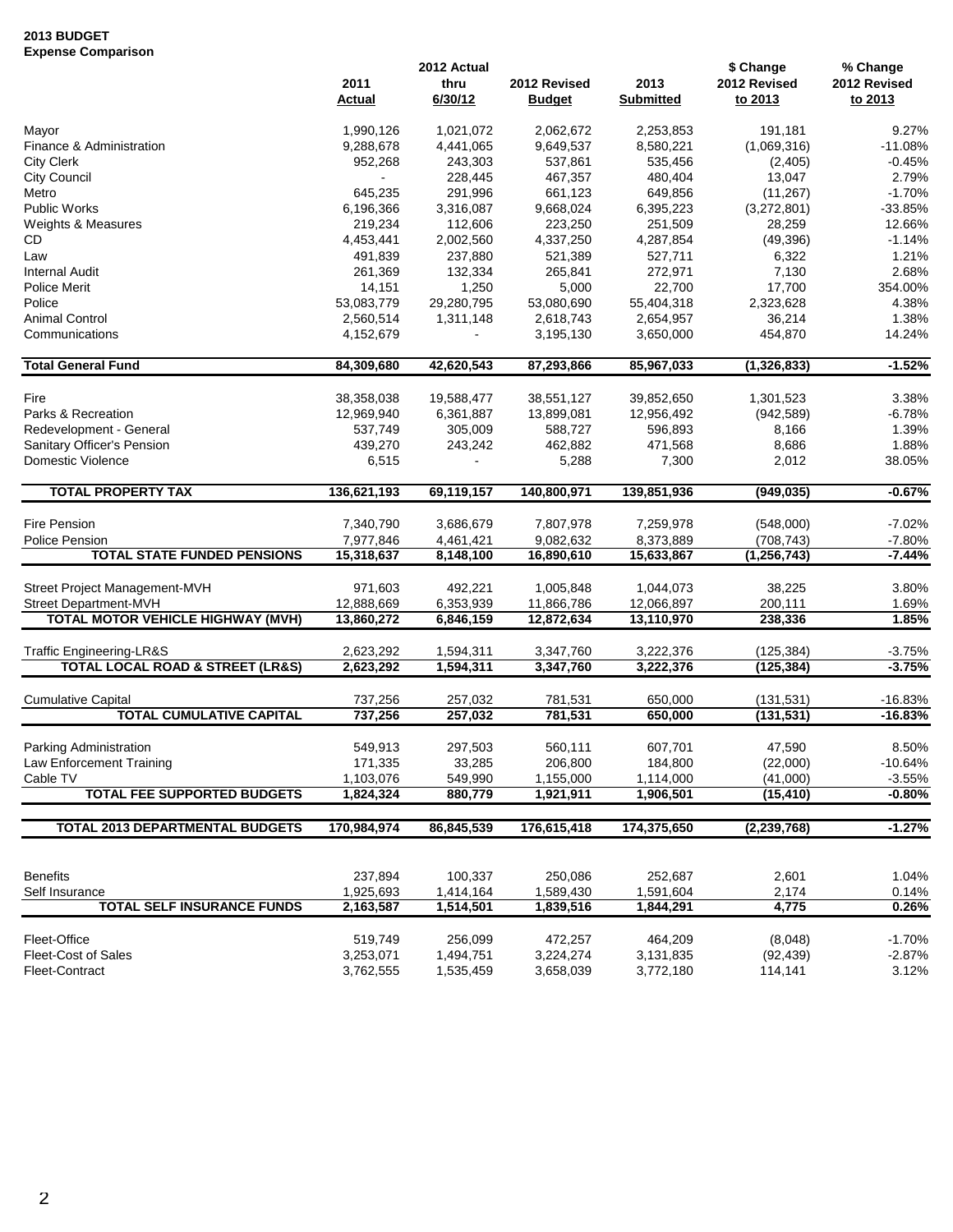## **2013 BUDGET Expense Comparison by Series**

|                                                 | 5100        | 5200      | 5300       | 5400           | <b>Total</b><br>2013 |
|-------------------------------------------------|-------------|-----------|------------|----------------|----------------------|
| Mayor                                           | 2,136,524   | 12,804    | 104,525    |                | 2,253,853            |
| Finance & Administration                        | 2,324,312   | 155,556   | 5,800,353  | 300,000        | 8,580,221            |
| <b>City Clerk</b>                               | 493,321     | 10,550    | 31,585     |                | 535,456              |
| <b>City Council</b>                             | 474,053     | 750       | 5,601      |                | 480,404              |
| Metro                                           | 624,241     | 5,160     | 20,455     |                | 649,856              |
| <b>Public Works</b>                             | 3,377,432   | 775,618   | 2,186,173  | 56,000         | 6,395,223            |
| Weights & Measures                              | 215,755     | 6,460     | 14,794     | 14,500         | 251,509              |
| CD                                              | 3,581,170   | 69,336    | 624,208    | 13,140         | 4,287,854            |
| Law                                             | 414,954     | 2,188     | 110,569    |                | 527,711              |
| <b>Internal Audit</b>                           | 261,826     | 300       | 10,845     |                | 272,971              |
| <b>Police Merit</b>                             | 4,500       |           | 18,200     |                | 22,700               |
| Police                                          | 45,292,281  | 1,935,931 | 7,415,911  | 760,195        | 55,404,318           |
| <b>Animal Control</b>                           | 2,191,728   | 104,735   | 339,094    | 19,400         | 2,654,957            |
| Communications                                  |             |           | 3,650,000  |                | 3,650,000            |
| <b>Total General Fund</b>                       | 61,392,097  | 3,079,388 | 20,332,313 | 1,163,235      | 85,967,033           |
|                                                 |             |           |            |                |                      |
| Fire                                            | 33,300,241  | 531,645   | 5,722,964  | 297,800        | 39,852,650           |
| Parks & Recreation                              | 8,729,365   | 1,225,369 | 3,001,758  |                | 12,956,492           |
| Redevelopment - General                         | 552,028     | 350       | 44,515     |                | 596,893              |
| Sanitary Officer's Pension                      | 471,168     | 200       | 200        |                | 471,568              |
| <b>Domestic Violence</b>                        |             | 150       | 7,150      |                | 7,300                |
| <b>TOTAL PROPERTY TAX</b>                       | 104,444,899 | 4,837,102 | 29,108,900 | 1,461,035      | 139,851,936          |
| Fire Pension                                    | 7,241,856   | 660       | 17,462     |                | 7,259,978            |
| <b>Police Pension</b>                           | 8,354,889   | 1,510     | 17,490     |                | 8,373,889            |
| <b>TOTAL STATE FUNDED PENSIONS</b>              | 15,596,745  | 2,170     | 34,952     | $\blacksquare$ | 15,633,867           |
|                                                 |             |           |            |                |                      |
| Street Project Management-MVH                   | 1,003,106   | 10,372    | 30,595     |                | 1,044,073            |
| Street Department-MVH                           | 6,672,110   | 1,864,012 | 3,515,775  | 15,000         | 12,066,897           |
| <b>TOTAL MOTOR VEHICLE HIGHWAY (MVH)</b>        | 7,675,216   | 1,874,384 | 3,546,370  | 15,000         | 13,110,970           |
| <b>Traffic Engineering-LR&amp;S</b>             | 2,318,906   | 496,023   | 389,447    | 18,000         | 3,222,376            |
| <b>TOTAL LOCAL ROAD &amp; STREET (LR&amp;S)</b> | 2,318,906   | 496,023   | 389,447    | 18,000         | 3,222,376            |
| <b>Cumulative Capital</b>                       |             |           | 100,000    | 550,000        | 650,000              |
| <b>TOTAL CUMULATIVE CAPITAL</b>                 |             |           | 100,000    | 550,000        | 650,000              |
|                                                 |             |           |            |                |                      |
| Parking Administration                          | 509,762     | 17,738    | 80,201     |                | 607,701              |
| Law Enforcement Training                        |             |           | 184,800    |                | 184,800              |
| Cable TV<br><b>TOTAL FEE SUPPORTED BUDGETS</b>  |             |           | 1,094,000  | 20,000         | 1,114,000            |
|                                                 | 509,762     | 17,738    | 1,359,001  | 20,000         | 1,906,501            |
| <b>TOTAL 2013 DEPARTMENTAL BUDGETS</b>          | 130,545,528 | 7,227,417 | 34,538,670 | 2,064,035      | 174,375,650          |
|                                                 |             |           |            |                |                      |
| <b>Benefits</b>                                 | 152,444     | 1,620     | 98,623     |                | 252,687              |
| Self Insurance                                  | 360,200     | 13,515    | 1,217,889  |                | 1,591,604            |
| <b>TOTAL SELF INSURANCE FUNDS</b>               | 512,644     | 15,135    | 1,316,512  |                | 1,844,291            |
| Fleet-Office                                    | 232,775     | 22,775    | 110,159    | 98,500         | 464,209              |
| Fleet-Cost of Sales                             |             | 3,131,835 |            |                | 3,131,835            |
| Fleet-Contract                                  |             |           | 3,772,180  |                | 3,772,180            |
| <b>TOTAL FLEET</b>                              | 232,775     | 3,154,610 | 3,882,339  | 98,500         | 7,368,224            |